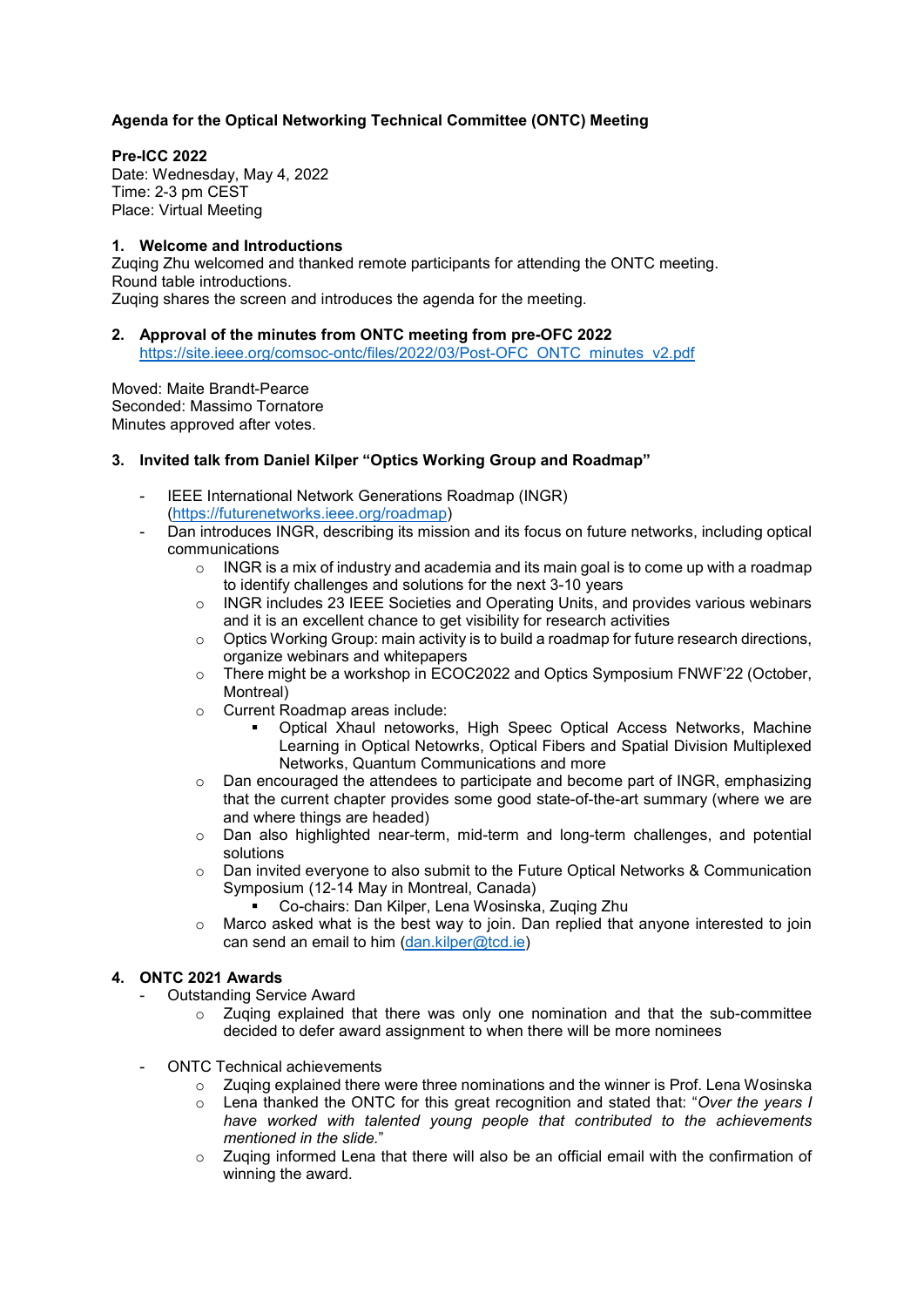# **5. ICC and GLOBECOM conference updates**

- Zuqing provided some statistics of submissions over the years and emphasized that there has been a drop in number of submissions, possibly due to the pandemic, and that there is an effort to boost-up the number of submissions, and encouraged the attendees to submit to Globecom2022
- Suresh emphasized that so far the situation is dire as there are only 21 submissions, and encouraged attendees to submit
- Zuqing said that indeed due to this trend of low number of submissions, there is a risk of downgrading the Optical Networks Symposium
- Nelson encouraged everyone to submit, highlighting that everyone who will attend Globecom2022 will have a great experience in Rio and that they are happy to receive more submissions
- Zuqing asked if there is will be a JOCN special issue for best papers accepted in Globecom2022. Suresh clarified that is it not confirmed yet, but it is very likely that best papers will be invited to JOCN
- Zuqing strongly encouraged everyone to submit, and the JOCN special issue is another strong reason and mentioned again that there is a risk of downgrade of the ONS in Globecom
- Marco asked if May  $8<sup>th</sup>$  is the final extended deadline. Nelson said that May  $8<sup>th</sup>$  is already an extended deadline, but that it is very likely to have another extension and encouraged everyone who is in early stages of preparing the paper to continue to work on it, since it is very likely there will be another extension
- Lena mentioned the symposium organized together with Dan, and that it is expected that there will be a special issue in a Journal and that the current deadline is May 15<sup>th</sup>, however, an extension is expected

### **6. ICC and GLOBECOM ICC 2022, Seoul, South Korea**

ONS Chairs:

- Marco Ruffini (Trinity College Dublin) and Steve Hranilovic (McMaster University)
	- 46 papers submitted (20 Networks, 26 Systems)
	- 20 papers accepted (10 Networks, 10 Systems)

# **ICC 2023, Rome, Italy**

ONS Chairs:

- Raul Munoz (CTTC, Spain) and Murat Yuksel (University of Central Florida)
- Zuqing emphasized that Raul is a c-chair
- Raul said that so far there has not been any action but there should be soon
- Murat said that they plan to start soon
- Zuqing encouraged to boost-up submissions since there is a risk of losing the symposium due to the low number of paper submissions

# **ICC 2023, Kuala Lumpur, Malaysia**

ONS Chairs:

– Jerzy Domzal (AGH University of Science and Technology, Poland), Nicola Andriolli (CNR, Italy)

# **ICC 2024, Denver, Colorado, Malaysia**

ONS chairs: nominations submitted

# **7. Other Conference updates**

- ICC 2022, May 16-20, Seoul, Korea,
- ECOC 2022, Sep. 18-22, Basel, Switzerland
- GLOBECOM 2022, December 4-8, Rio De Janeiro, Brasil
- OFC 2023, March 5-9, 2023, San Diego, CA, USA
- ICC 2023, May 28-June 1, Rome, Italy
- ECOC 2023, UK
- GLOBECOM 2023, December 4-8, Kuala Lumpur, Malaysia
- OFC 2024, March 24-28, San Diego, CA, USA
- ICC 2024, 9 13 June 2024, Denver, Colorado, USA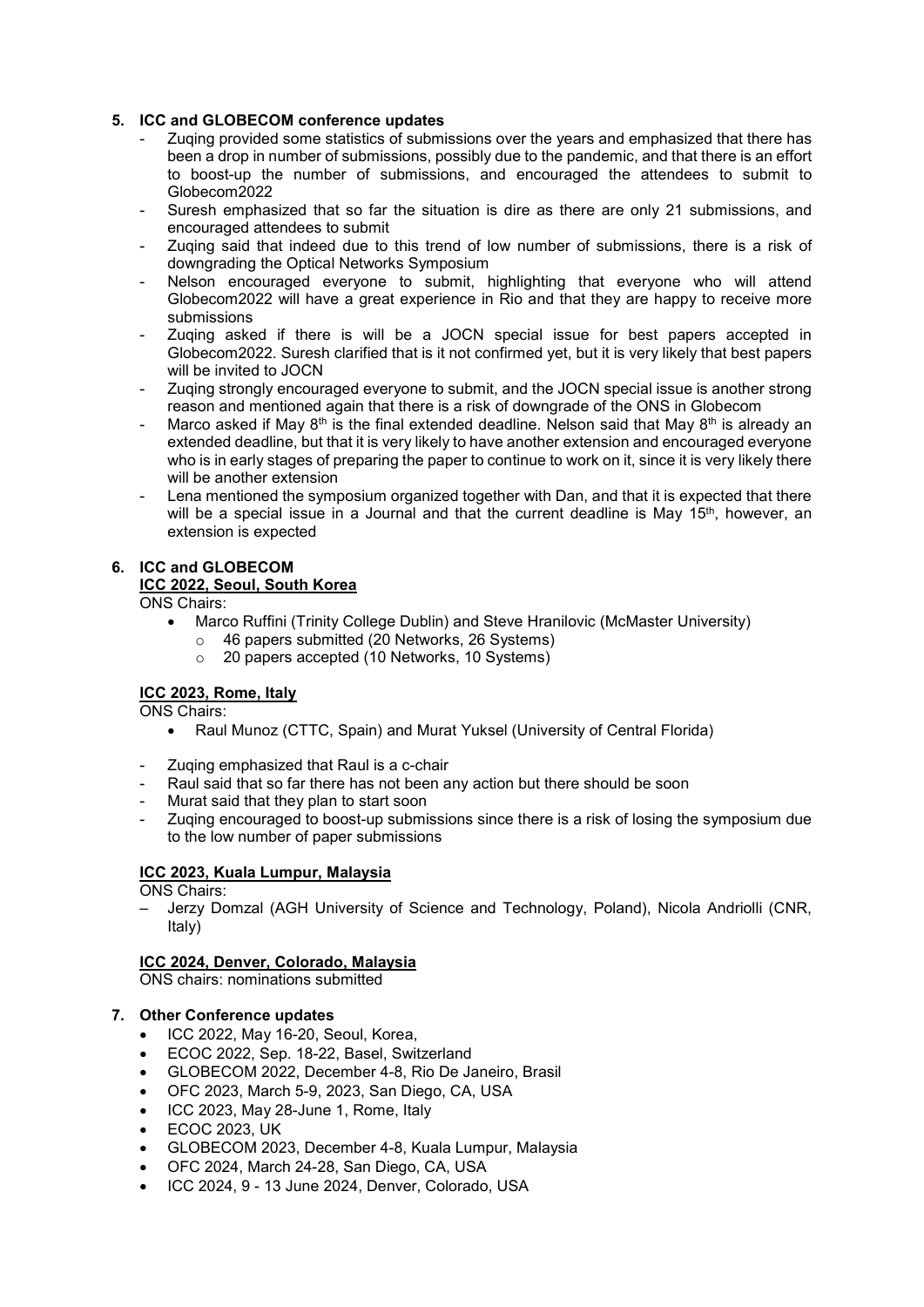- ECOC 2024, Germany
- GLOBECOM 2024, December 8-12, Cape Town, South Africa
- ICC 2025, 8 14 June 2025, Montreal, QC, Canada
- ONTC co-sponsored
	- 26th International Conference on Optical Network Design and Modelling (ONDM 2022) (May 16-19, 2022, Warsaw, Poland) <https://ondm2022.com/>
	- The 31st International Conference on Computer Communications and Networks (ICCCN 2022) (July 25 - July 28, 2022, Waikiki Beach, Honolulu, HI, USA) <http://www.icccn.org/icccn21/index.html>
	- OECC/PSC 2022 (Jul. 3-7, 2022, Toyama, Japan)
	- FUTURE OPTICAL NETWORKS & COMMUNICATIONS SYMPOSIUM (Oct. 12-14, 2022, Montreal, Canada), **JOCN SI**
- Zuqing asked if there is anyone from the organizers of the conferences that are co-sponsored by ONTC
- Massimo said that he is part of the organizing committee of ONDM 2022, and encouraged everyone to attend since there will be a very interesting technical program. Massimo also emphasized that attending the conference online will be free, so it is a great chance to get updated on latest trends
- Lena encouraged everyone to also attend in person
- Massimo agreed with Lena and suggested that joining in person is preferred but in case it is not possible, then attending online will be free or charge
- Zuqing encouraged everyone to also attend the symposium on Future networks organized by Lena and Dan. Lena said that the conference itself is huge, however the optical symposium is new

# **7. Journal updates and reports**

- **IEEE Networking Letters continuous submission** <https://www.comsoc.org/publications/journals/ieee-lnet>
- JOCN
- JLT
- TNSM
	- Zuqing asked if anyone has news on some special issues on these journals
	- Massimo explained that regarding TNSM, it is a recent news that the special issue on design and management of reliable networks (on topics relevant to ONTC as resiliency and protection) is going to be renewed for next year, and it will be third year in a row (deadline around November)
	- Zuging asked if there is any quest editors for JLT or JOCN?
	- Marija said that the JOCN special issue for ONDM-2021 has been published, and a total of five papers were published
	- Zuging asked if there are any other updates
	- Zuging announced post-doc vacancies in Chalmers
	- Lena said that we would like to hire a post-doc for a project, for a collaborated with Ericson regarding Federated Learning
	- Zuqing provided also another opportunity for a position on optical quantum network, for a 2 year

# **8. Other business and adjournment**

- ONTC's nomination/endorsement for ComSoc Distinguished Lecturer (DL)
	- o Application deadline of DL: Sept. 30, 2022
	- o Submissions for the 2023-2024 DL Program will be open in Jul. 2022
	- o Request for ONTC's nomination/endorsement should be sent to Massimo Tornatore by Sept. 15, 2022